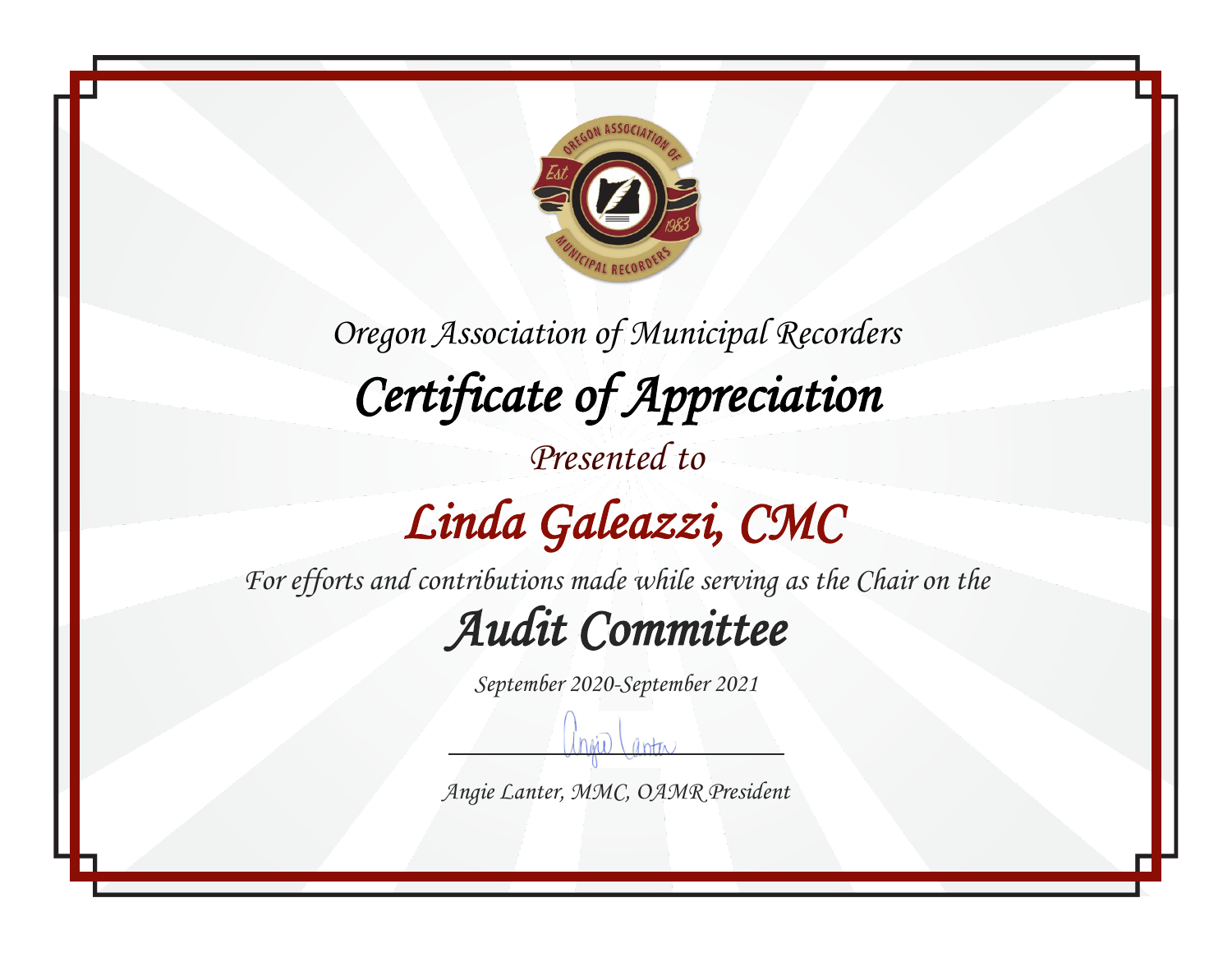

# *Anna Ruggles, CMC*

*For efforts and contributions made while serving as the Chair on the*

*Bylaws Committee* 

*September 2020-September 2021*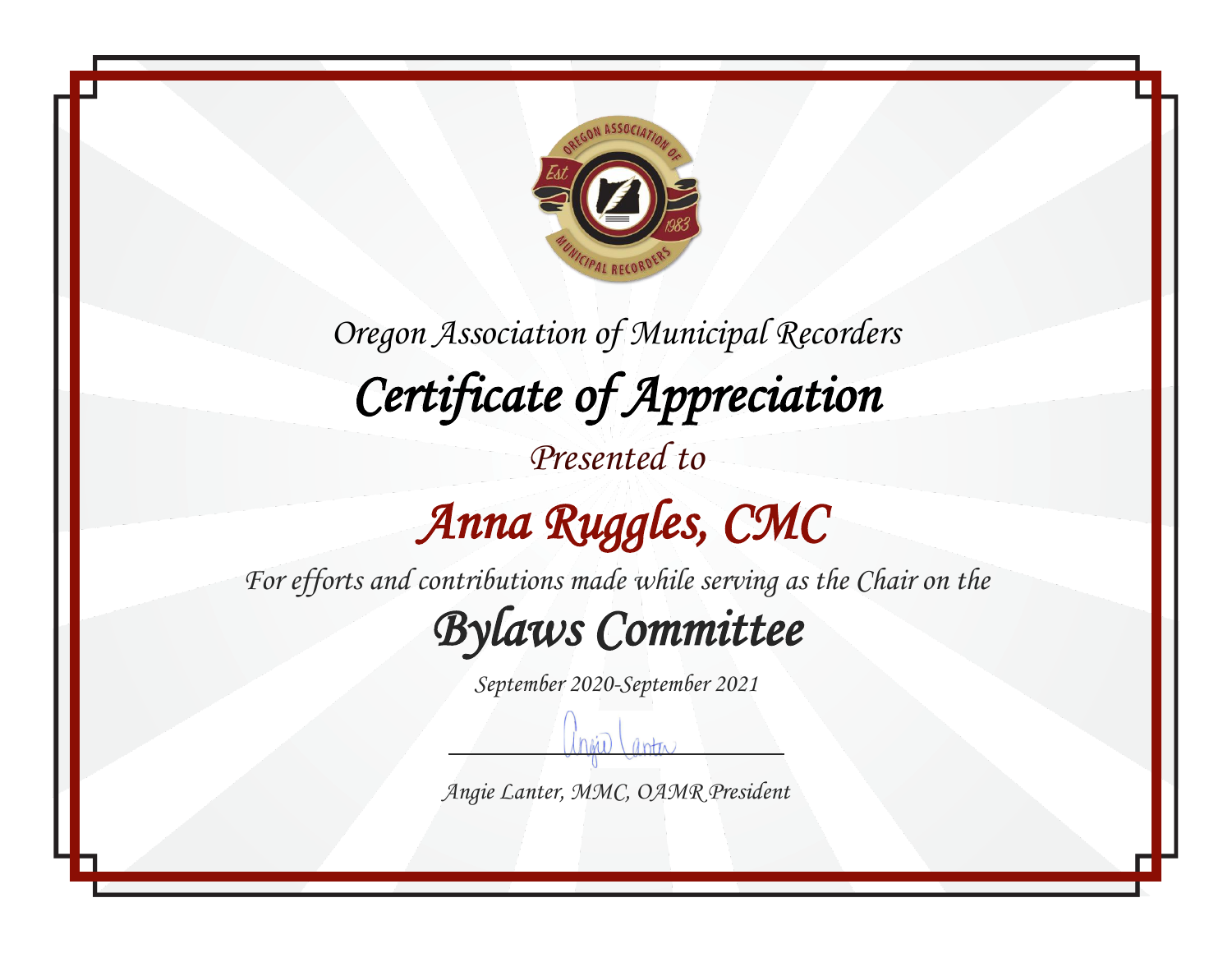

 *Lori Lesmeister* 

*For efforts and contributions made while serving as the Chair on the City Recorder's Procedure Manual Committee* 

*September 2020-September 2021*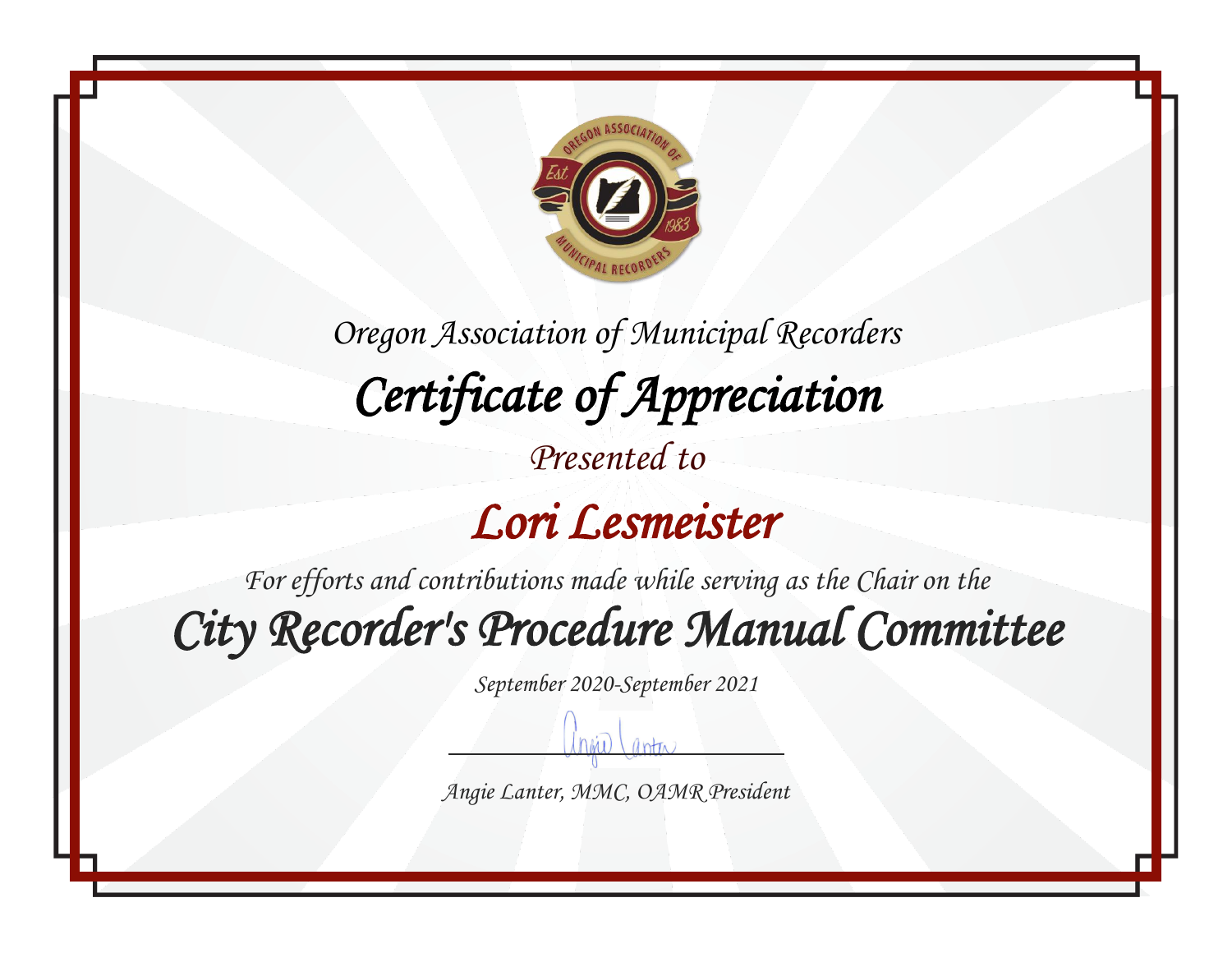

*Oregon Association of Municipal Recorders Certificate of Appreciation Presented to Cathy Nelson, CMC* 

*For efforts and contributions made while serving as the Chair on the*

*Conference Committee* 

*September 2020-September 2021*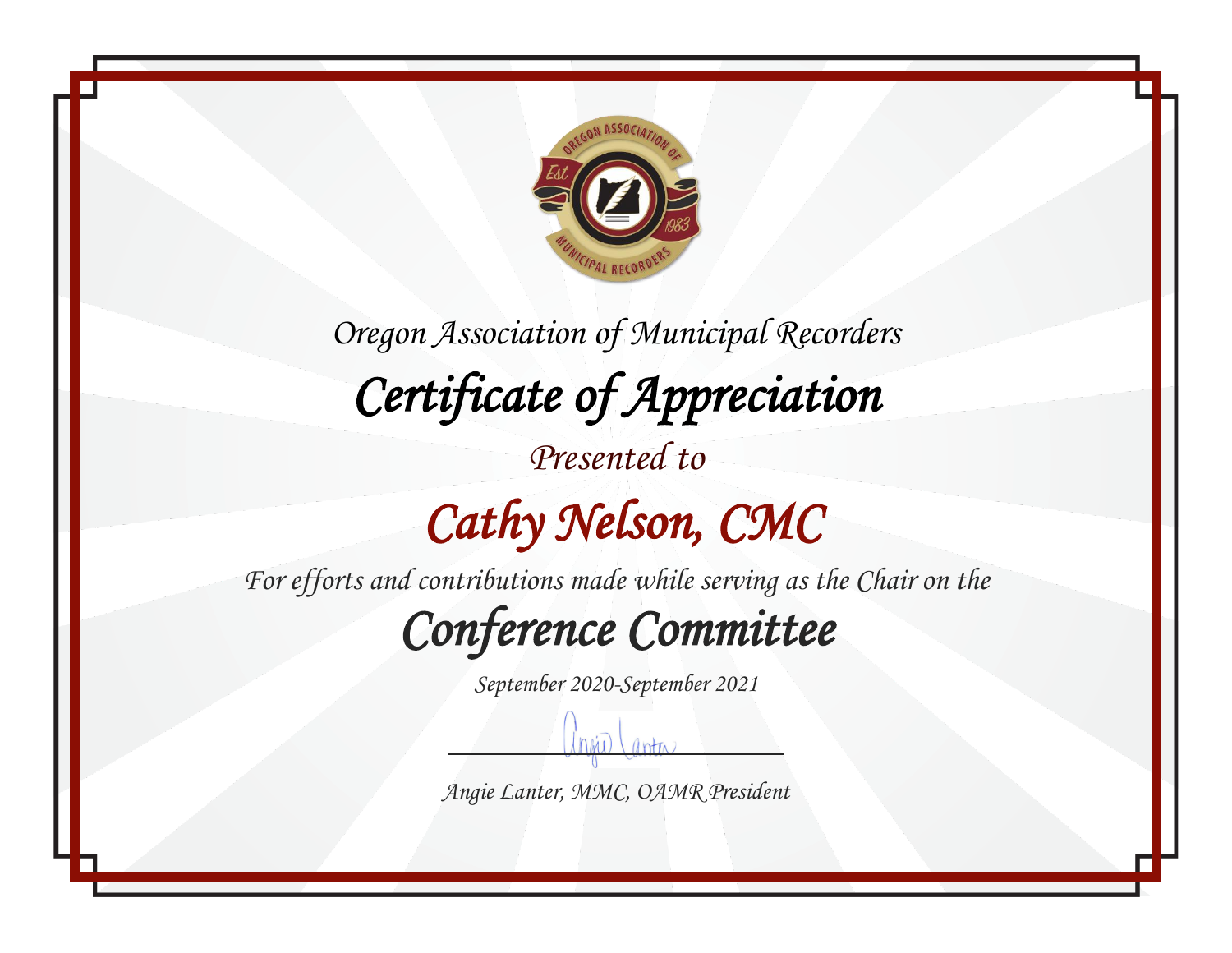

*Oregon Association of Municipal Recorders Certificate of Appreciation Presented to Peggy Hawker, MMC* 

*For efforts and contributions made while serving as the Chair on the Education Committee* 

*September 2020-September 2021*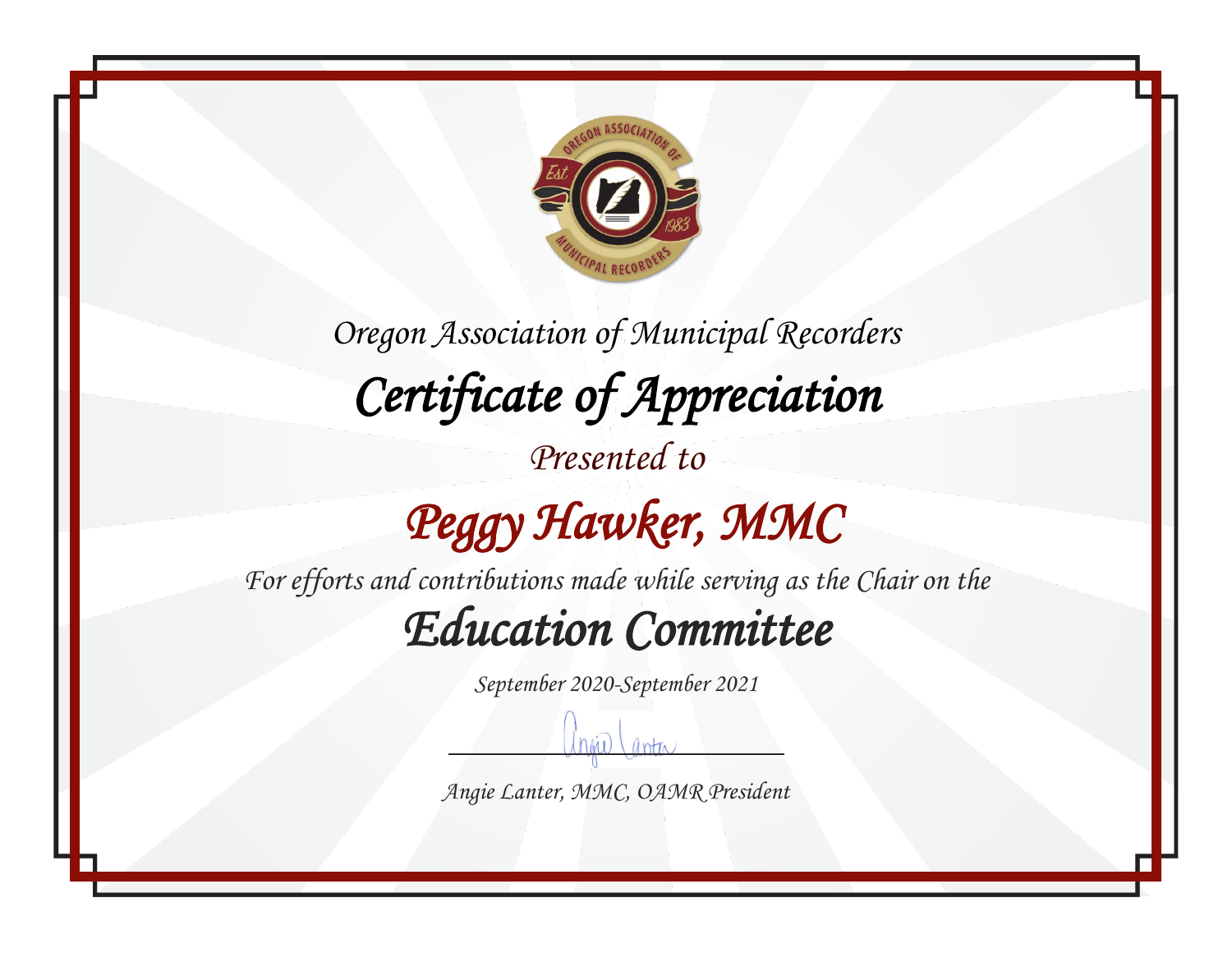

*Oregon Association of Municipal Recorders Certificate of Appreciation Presented to Gloria Tucker, CMC* 

*For efforts and contributions made while serving as the Chair on the Historical Preservation Committee* 

*September 2020-September 2021*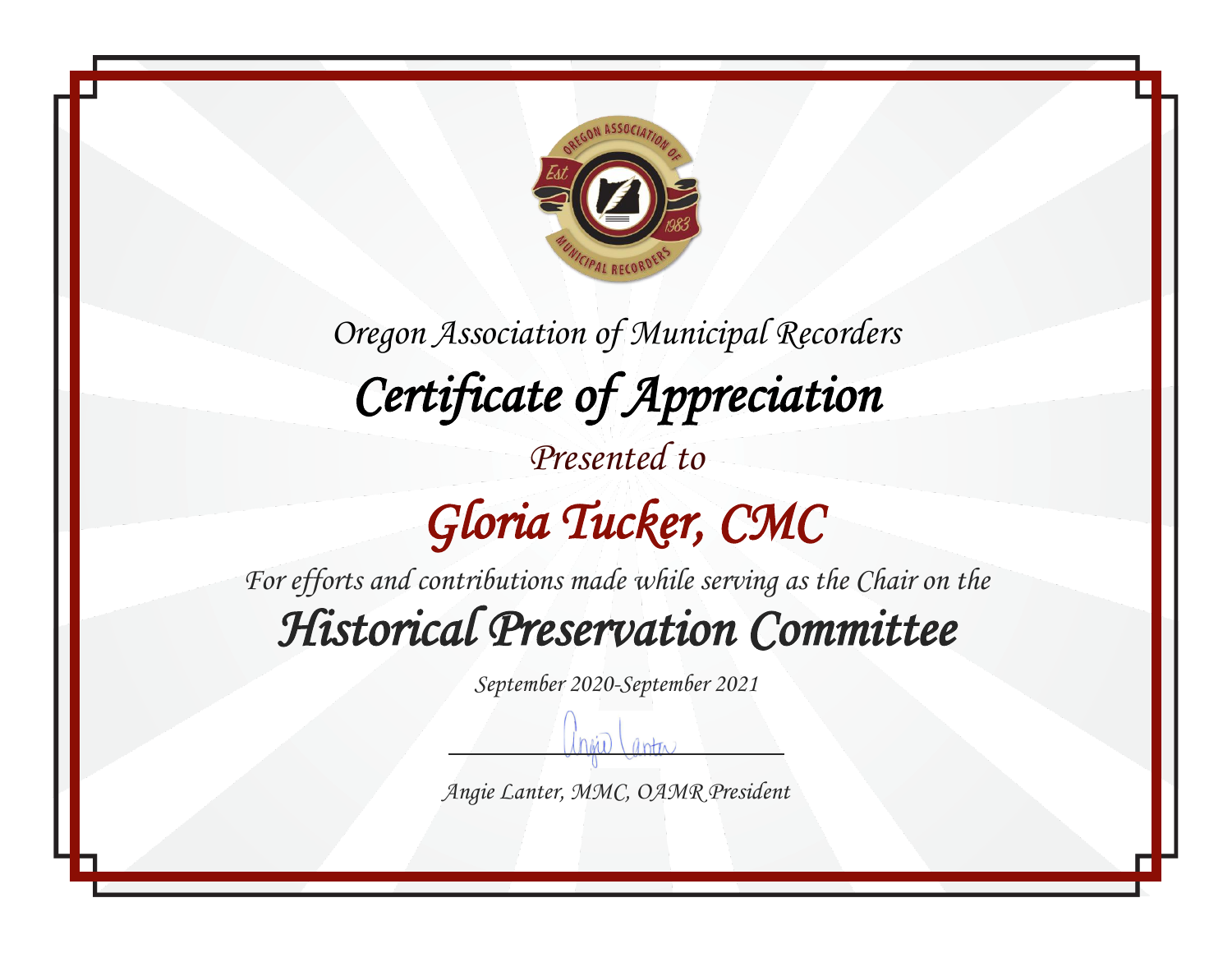

*For efforts and contributions made while serving as the Chair on the*

#### *Internet Committee*

*September 2020-September 2021*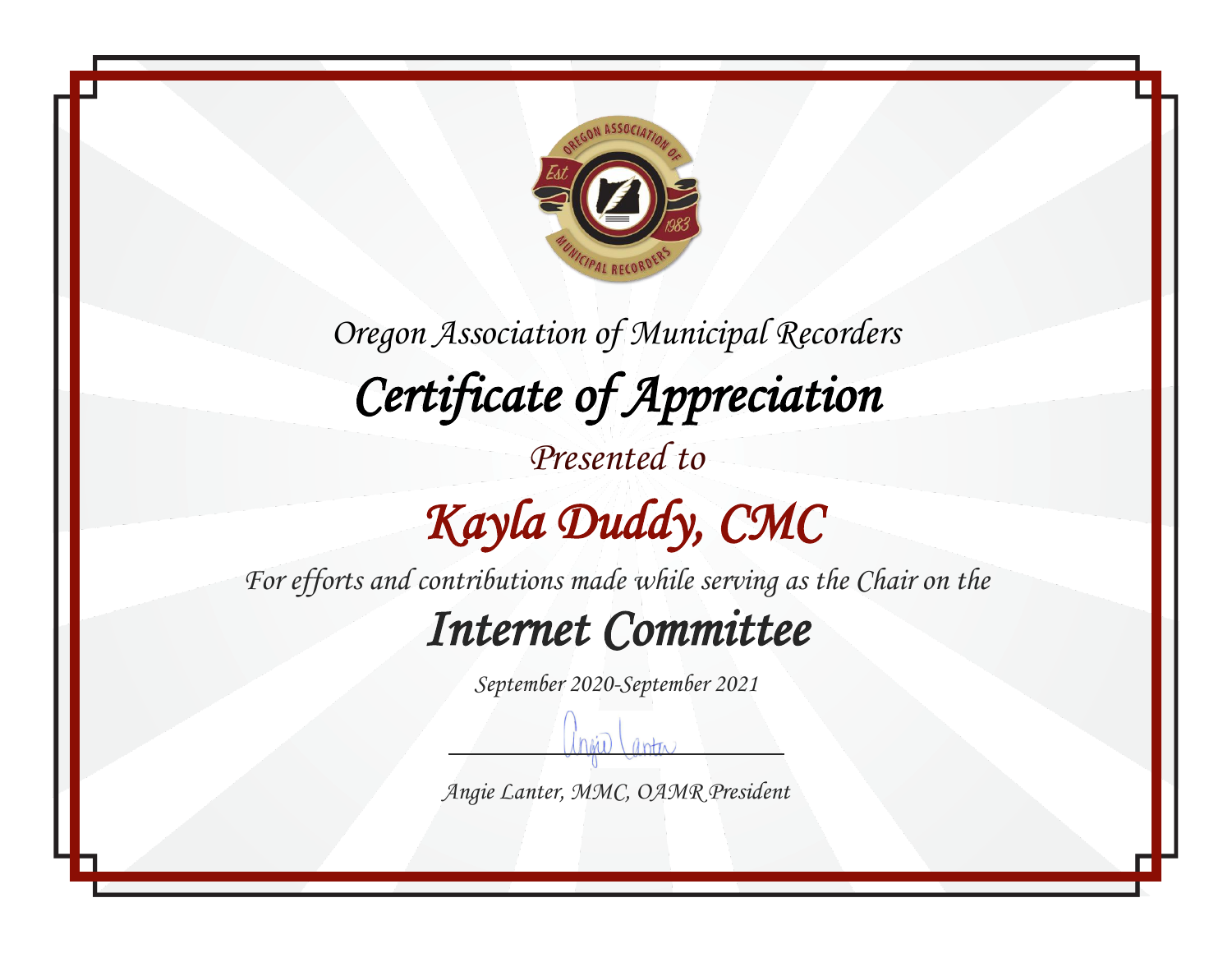

*Presented to*

 *Lisa Morgan* 

*For efforts and contributions made while serving as the Chair on the*

*Legislative Committee* 

*September 2020-September 2021*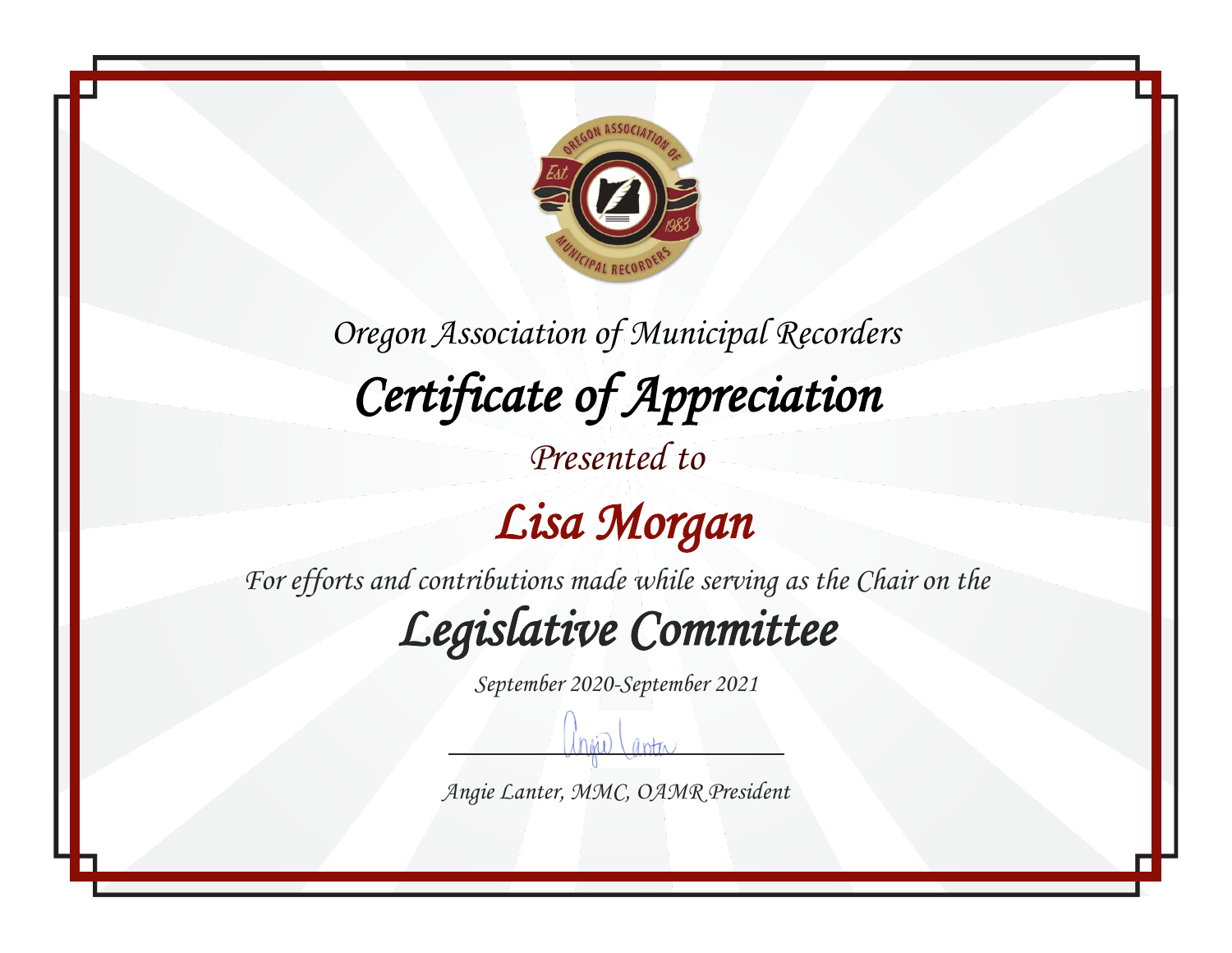

*Oregon Association of Municipal Recorders Certificate of Appreciation Presented to Phyllis Bolman, MMC For efforts and contributions made while serving as the Chair on the*

*Membership Committee* 

*September 2020-September 2021*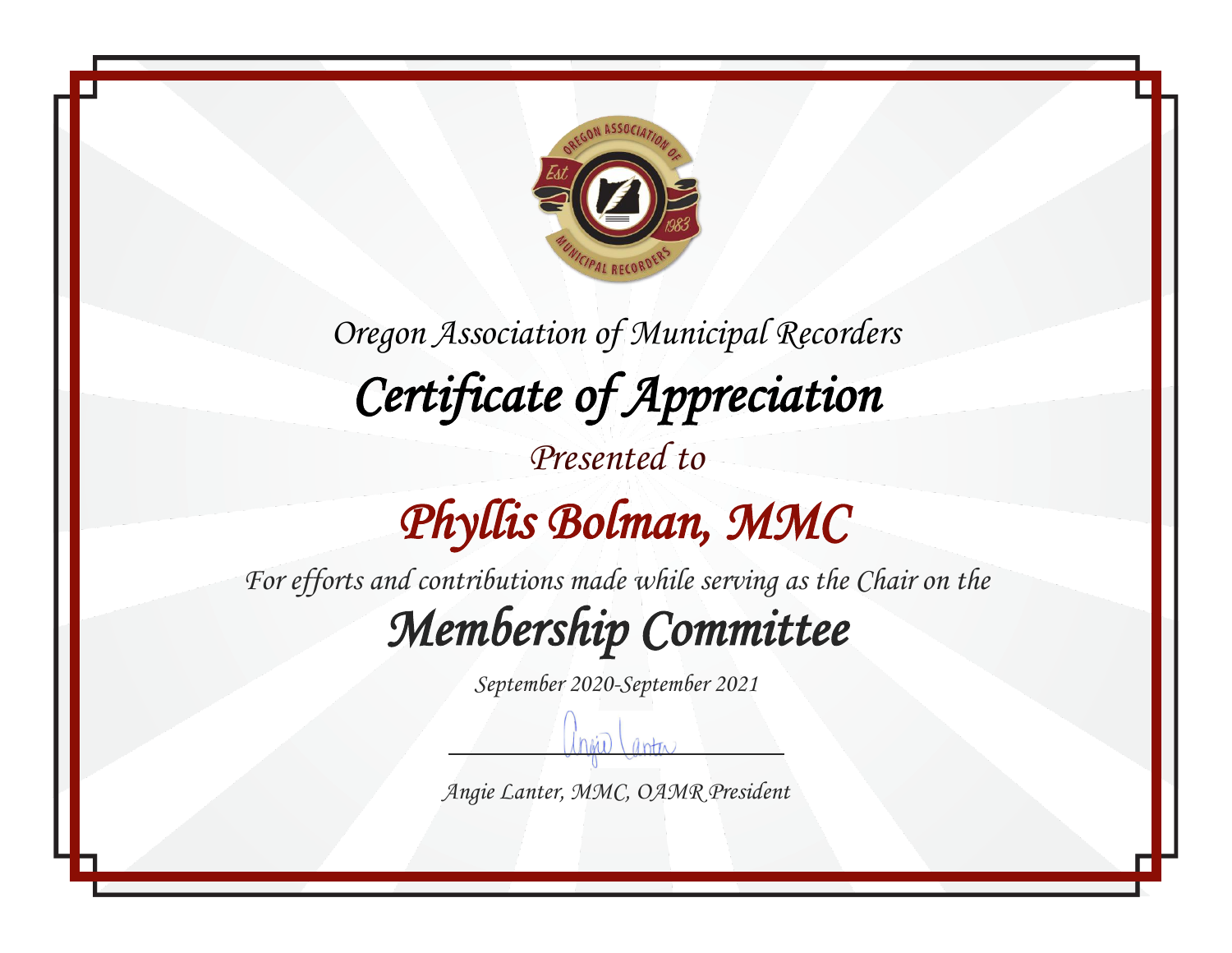

*Oregon Association of Municipal Recorders Certificate of Appreciation Presented to Sylvia Murphy, MMC* 

*For efforts and contributions made while serving as the Chair on the*

*Mentoring Committee* 

*September 2020-September 2021*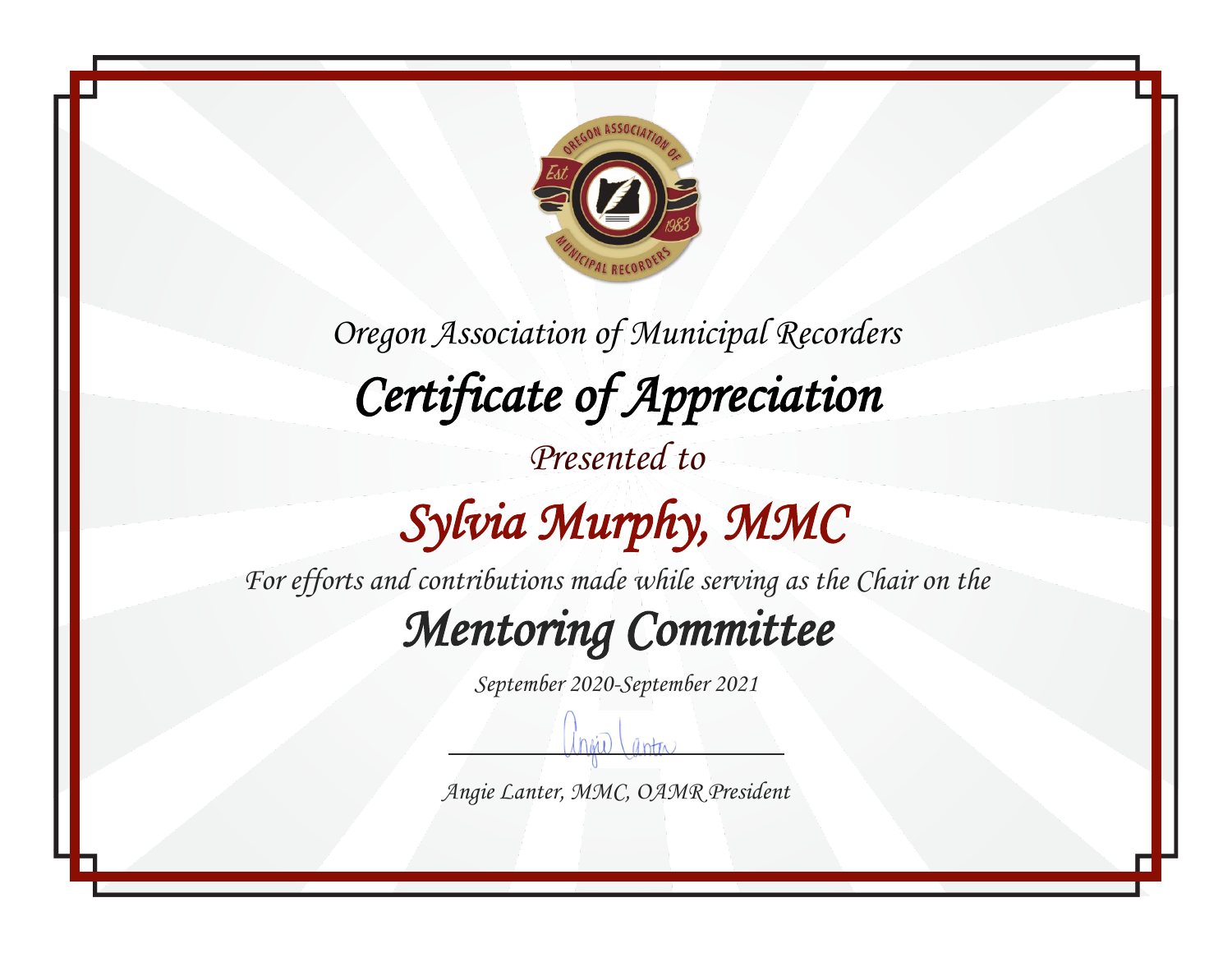

# *Peggy Hawker, MMC*

*For efforts and contributions made while serving as the Chair on the NCI Education Committee* 

*September 2020-September 2021*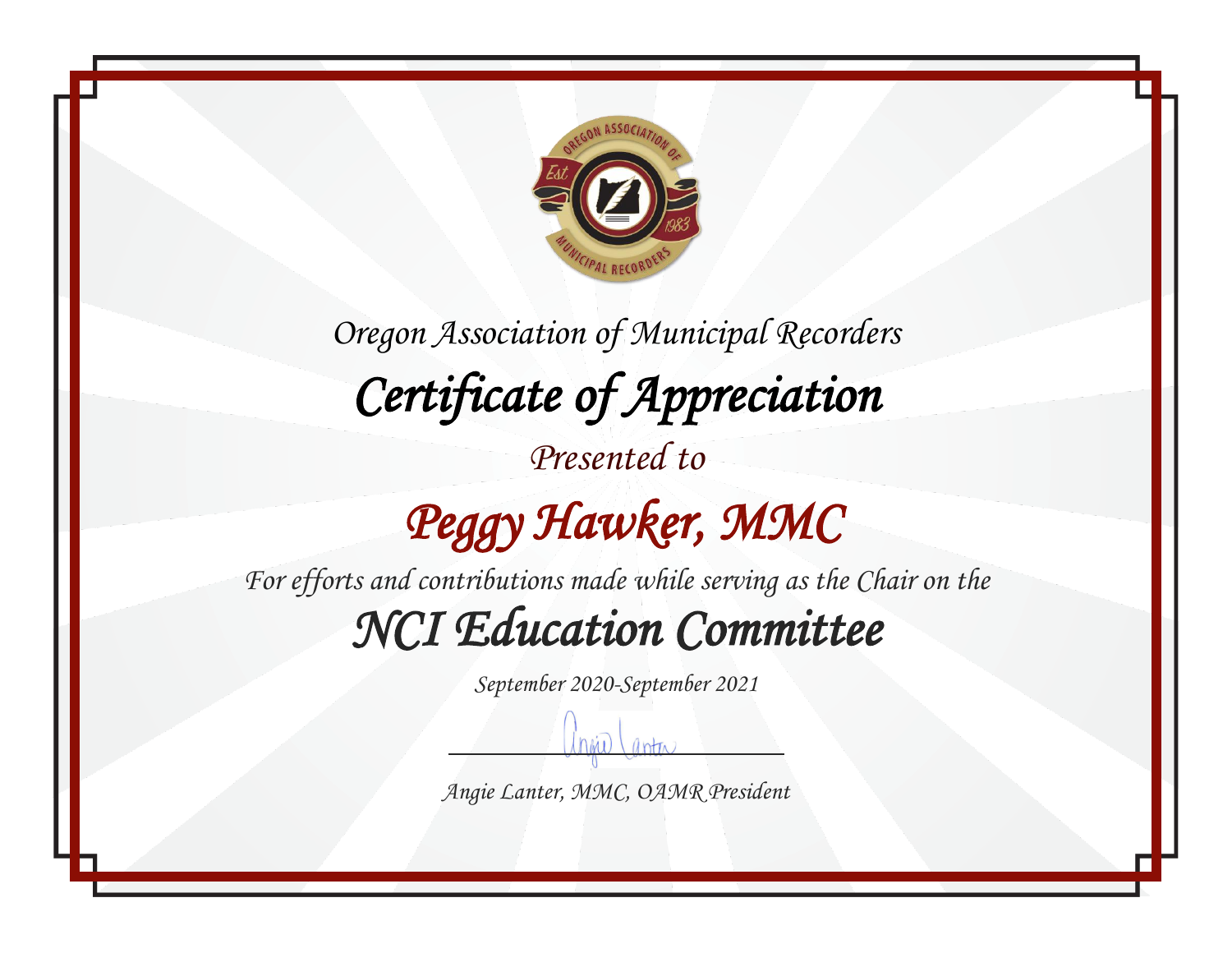

*Oregon Association of Municipal Recorders Certificate of Appreciation Presented to Karin Johnson, MMC For efforts and contributions made while serving as the Chair on the*

*NCI Education Committee* 

*September 2020-September 2021*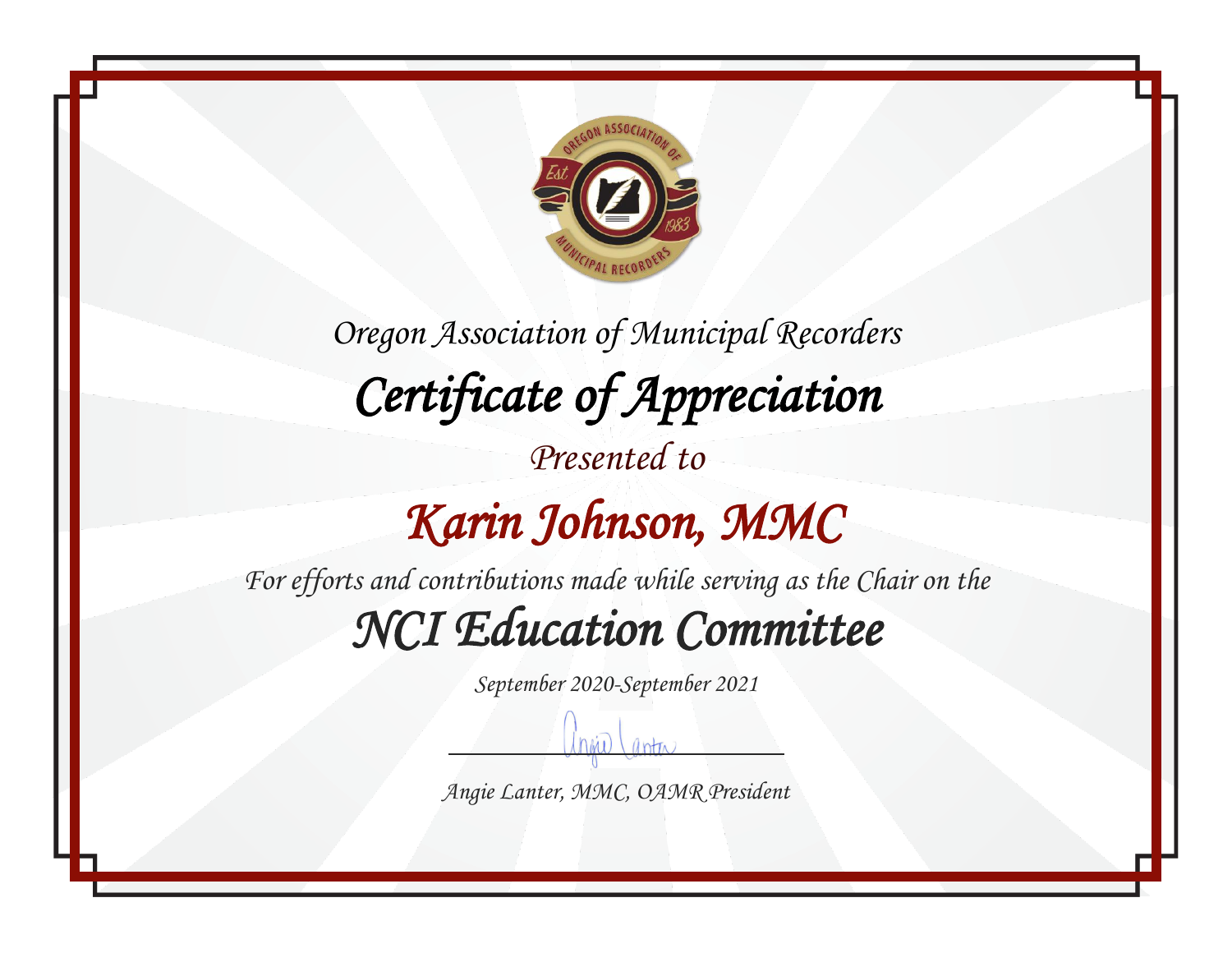

*For efforts and contributions made while serving as the Chair on the NCI Education Committee* 

*September 2020-September 2021*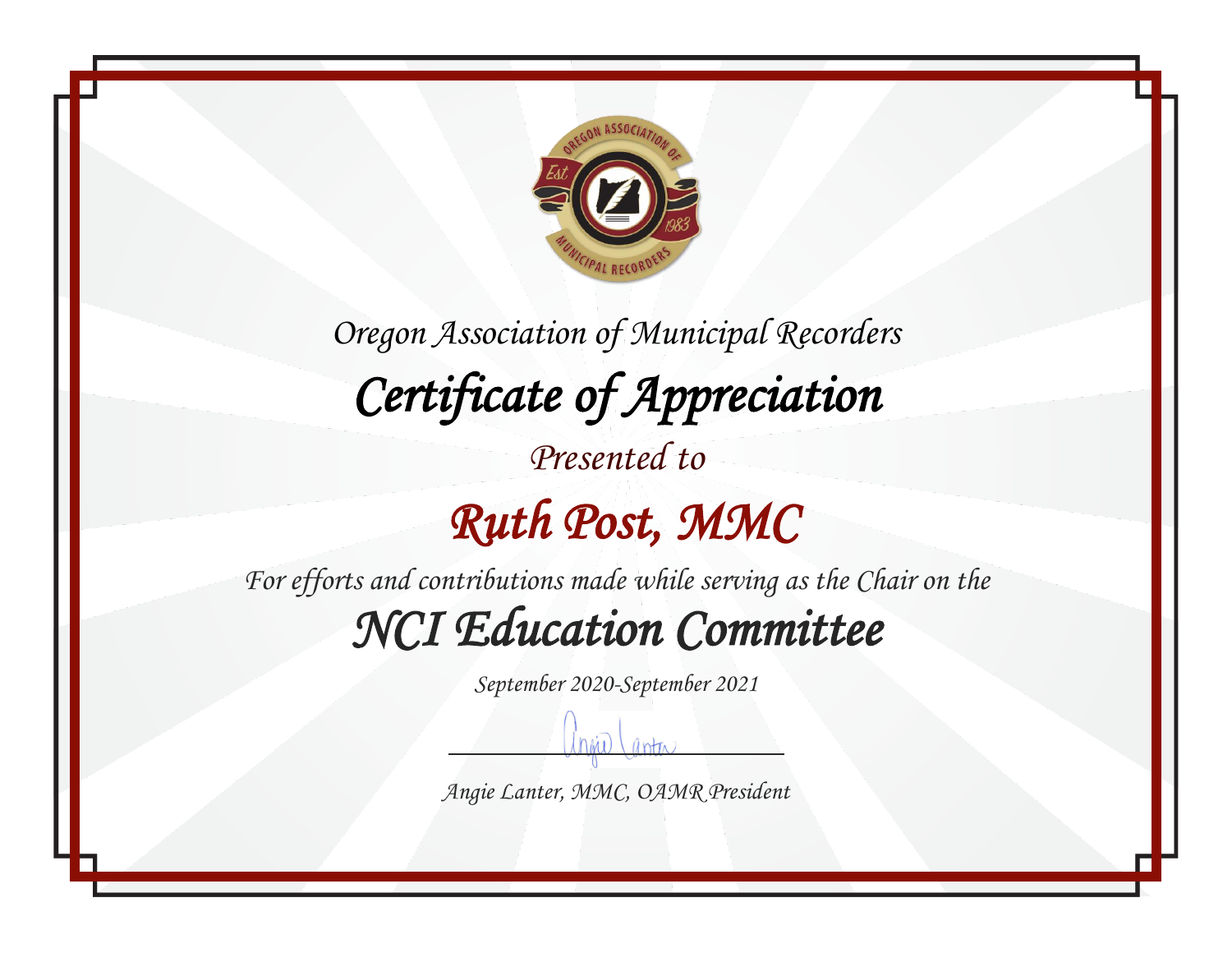

*For efforts and contributions made while serving as the Chair on the Newsletter Committee* 

*September 2020-September 2021*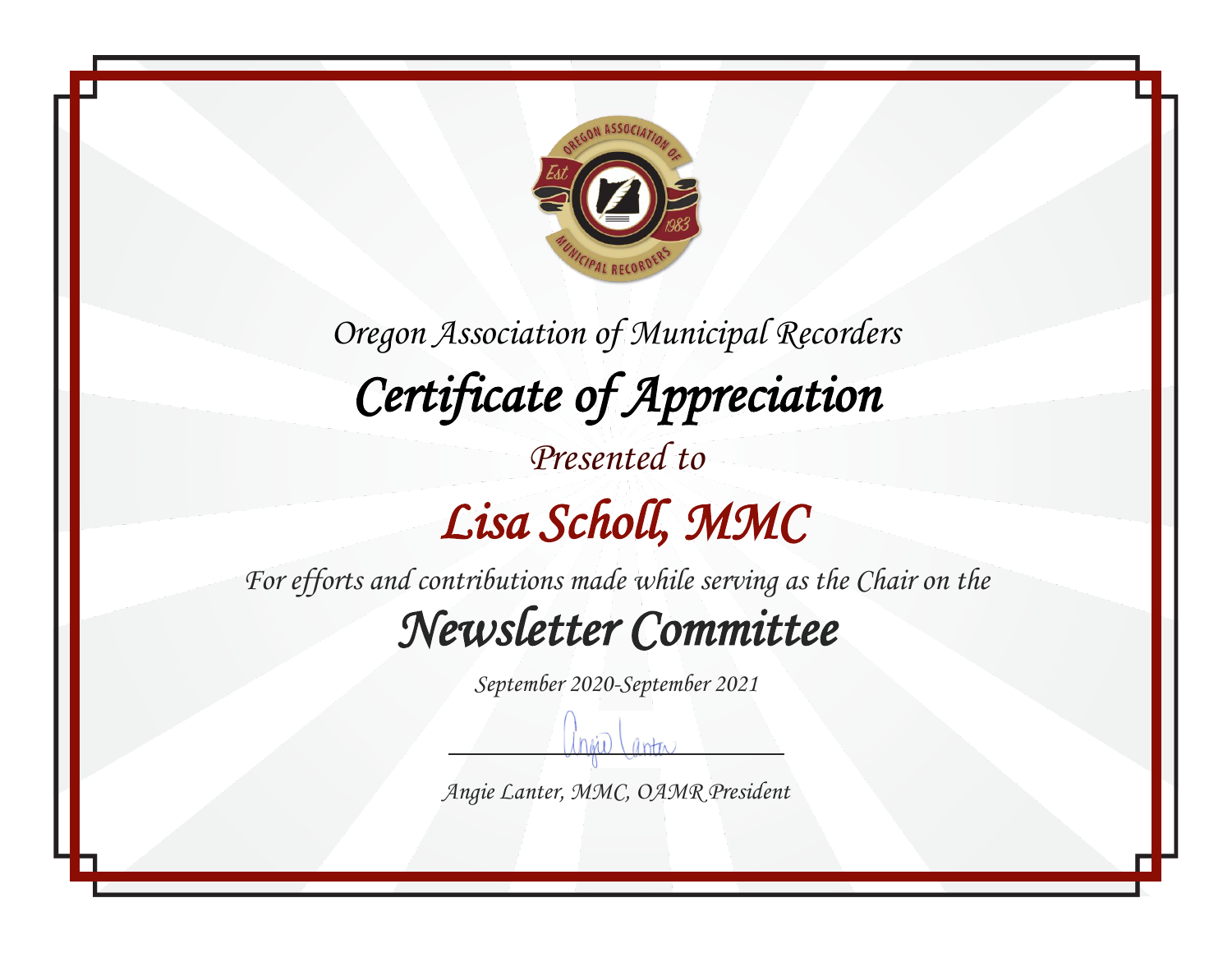

*For efforts and contributions made while serving as the Chair on the Nominating Committee* 

*September 2020-September 2021*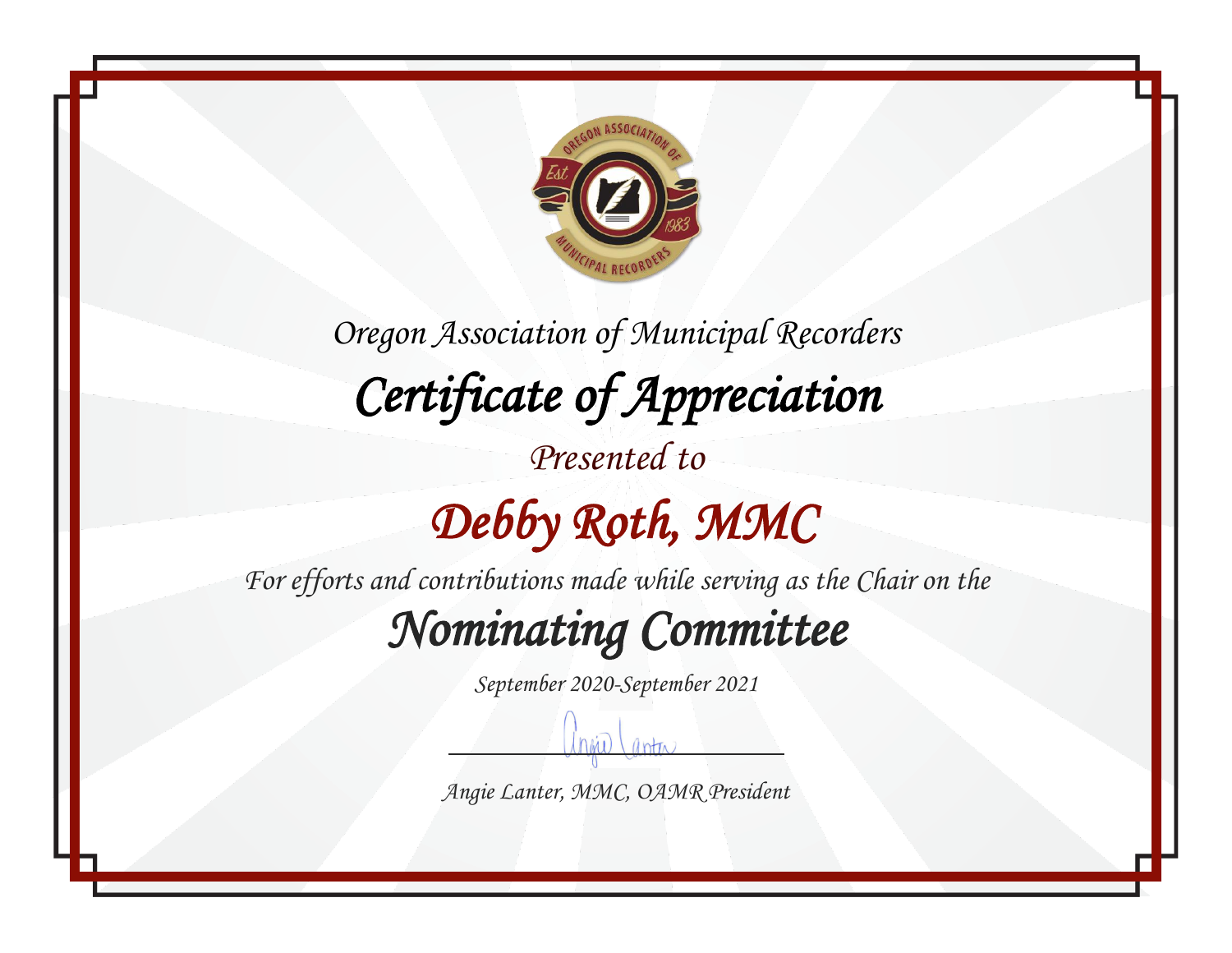

### *Karin Johnson, MMC*

*For efforts and contributions made while serving as the Chair on the Professional Growth and Leadership Development Committee* 

*September 2020-September 2021*

*Angie Lanter, MMC, OAMR President*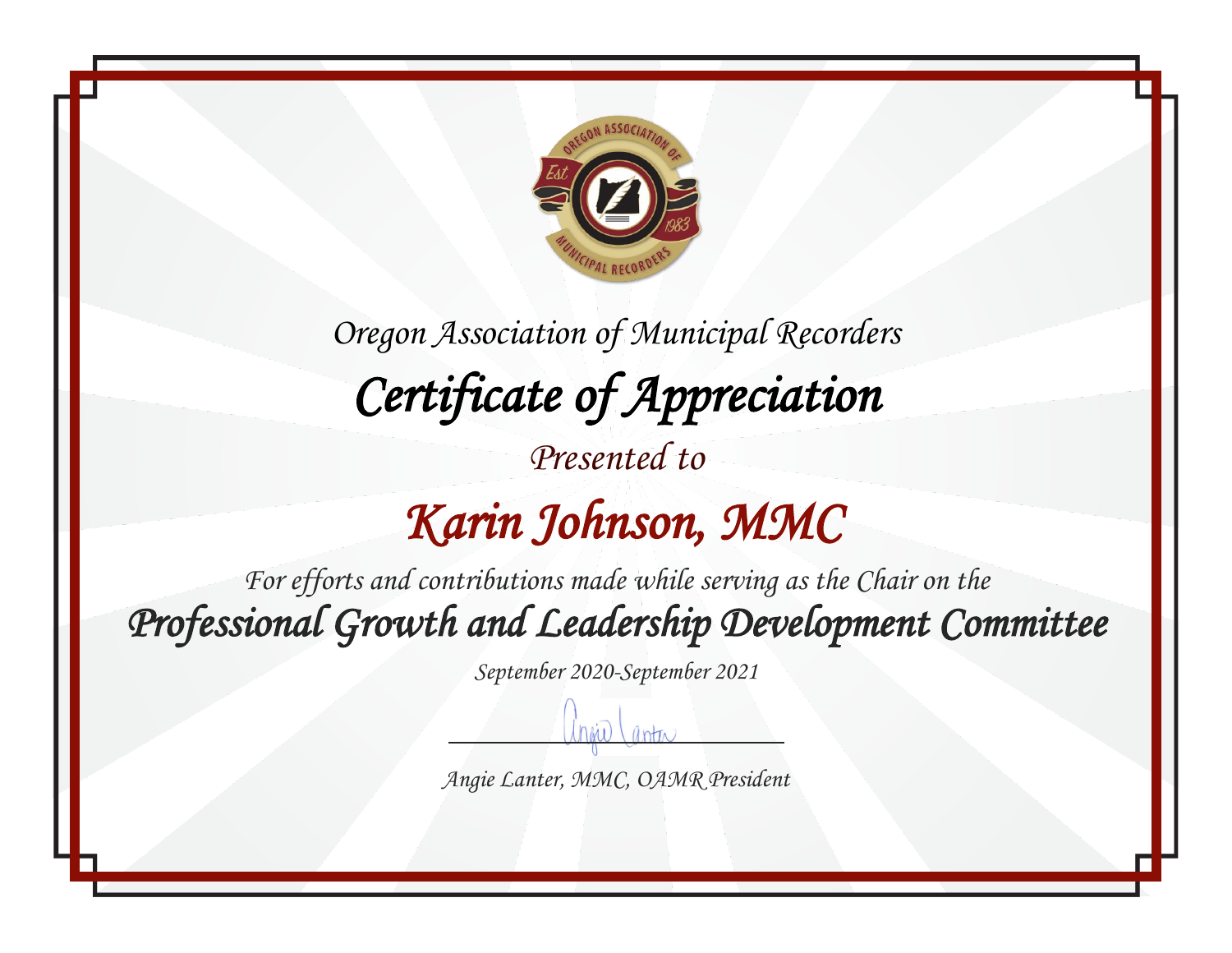

*Presented to*

## *Kattie Riggs, CMC*

*For efforts and contributions made while serving as the Co-Chair on the*

*Records Management Committee* 

*September 2020-September 2021*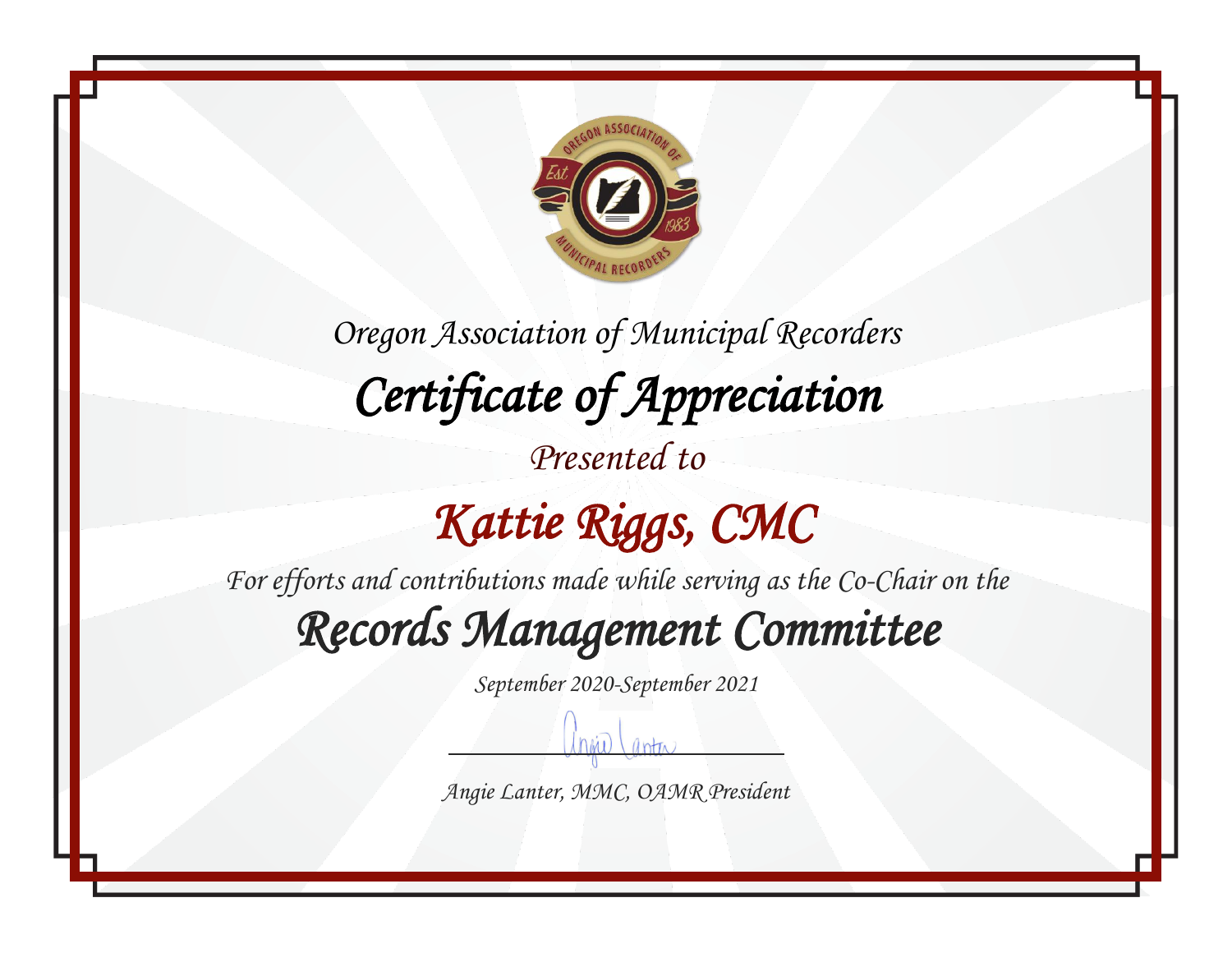

*Presented to*

#### *Sue Ryan, CMC*

*For efforts and contributions made while serving as the Co-Chair on the*

*Records Management Committee* 

*September 2020-September 2021*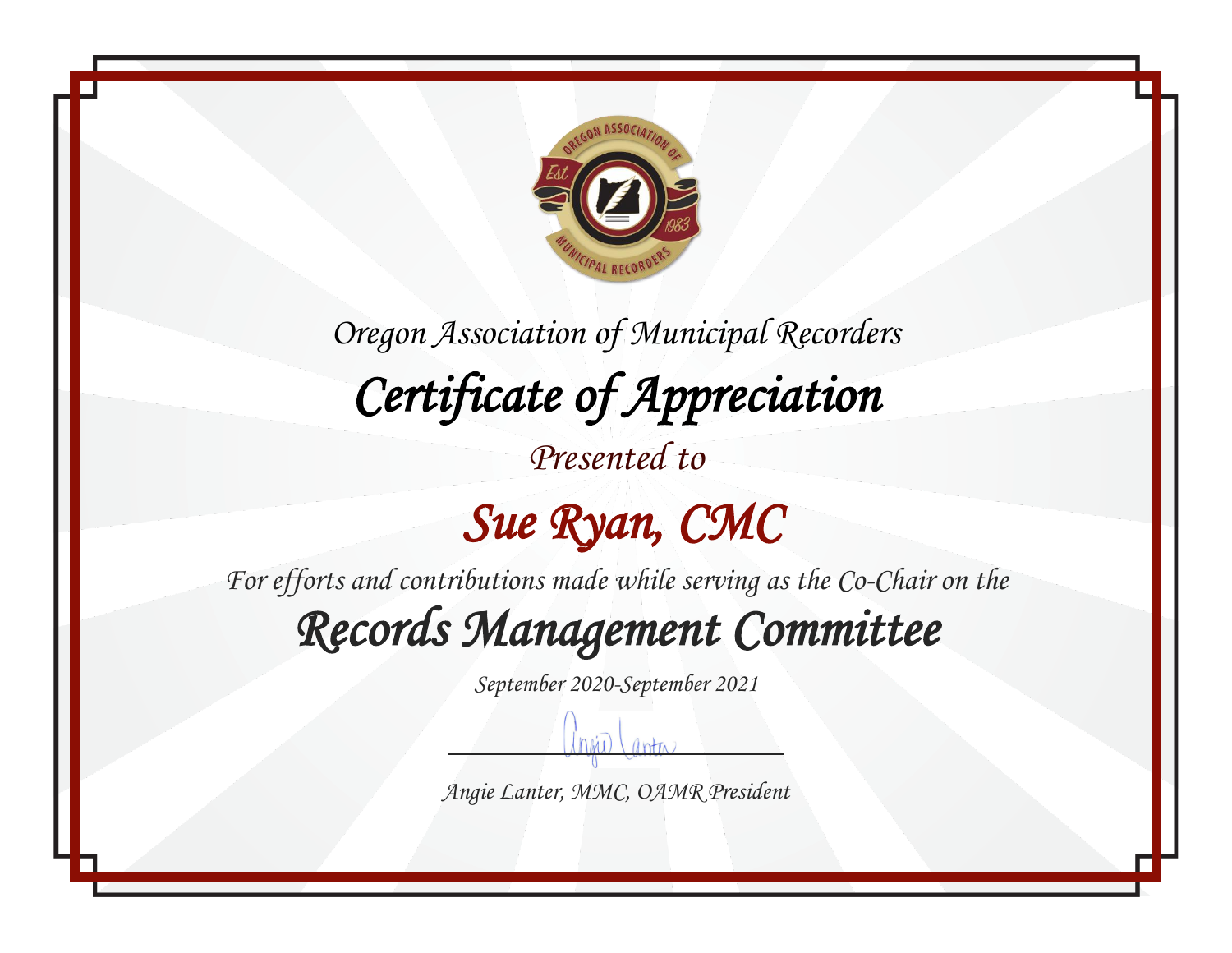

### *Diane Harris, CMC*

*For efforts and contributions made while serving as the Co-Chair on the Retired Clerks Committee* 

*September 2020-September 2021*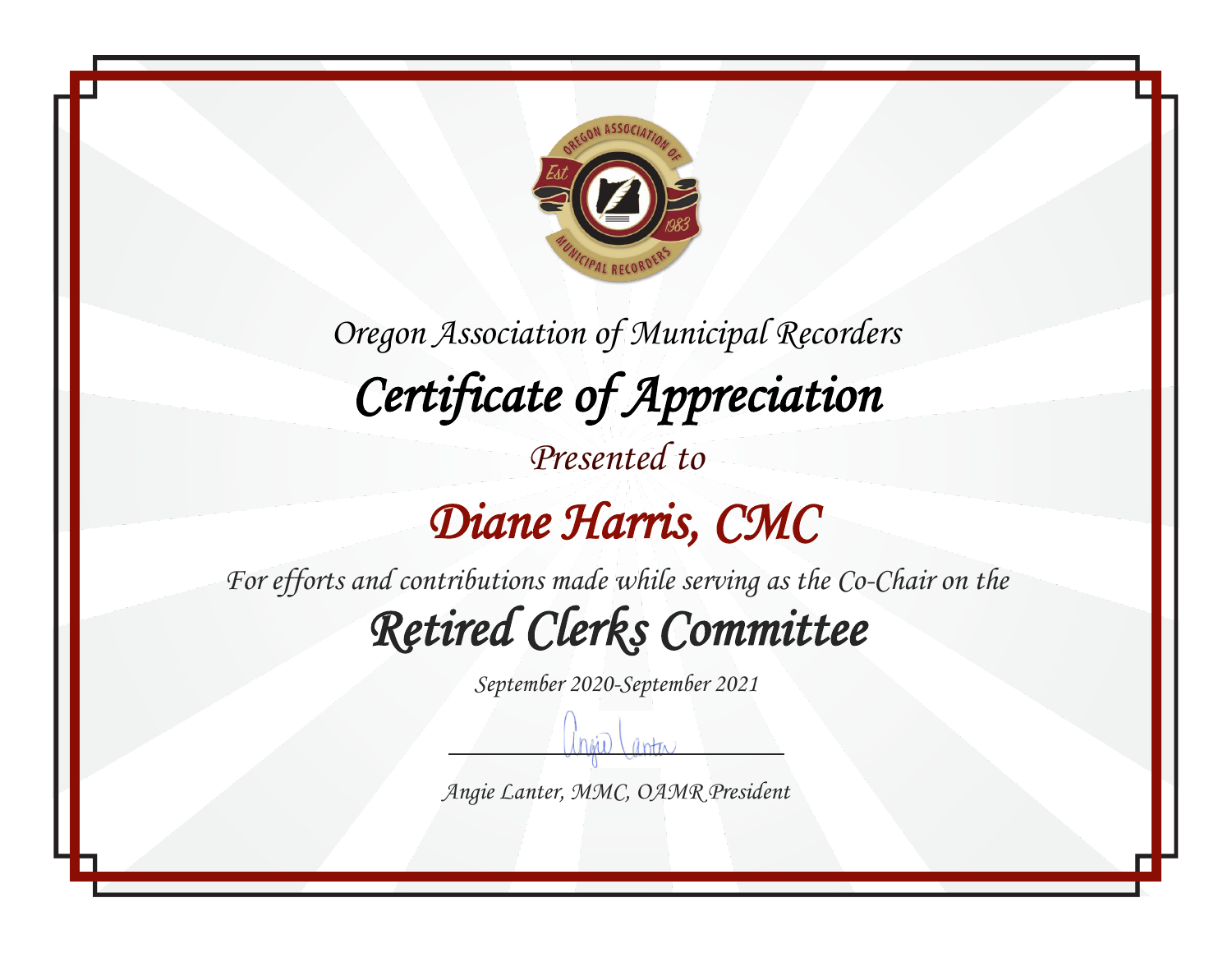

## *Melanie Masterfield*

*For efforts and contributions made while serving as the Co-Chair on the Retired Clerks Committee* 

*September 2020-September 2021*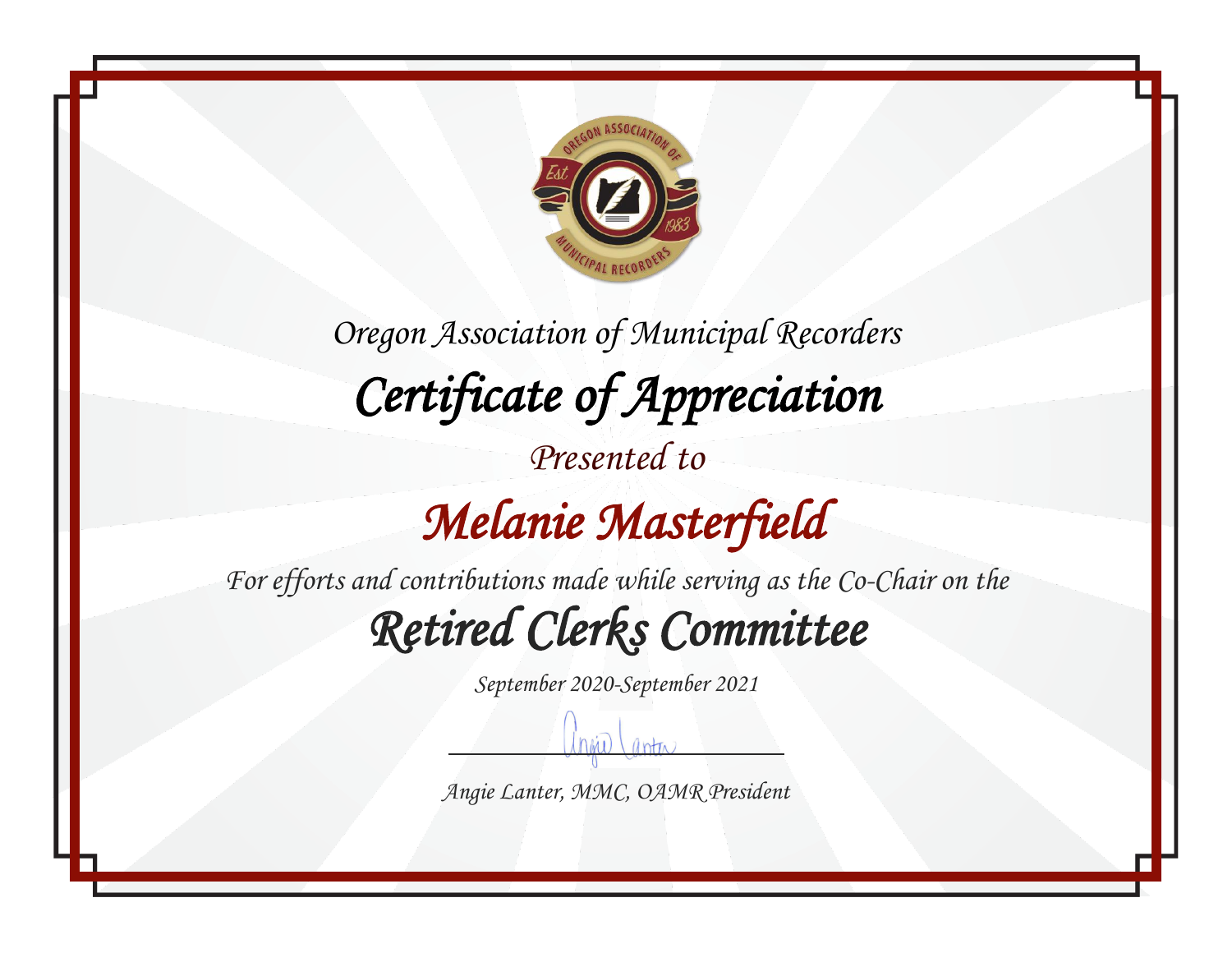

*For efforts and contributions made while serving as the Chair on the Scholarship Committee* 

*September 2020-September 2021*